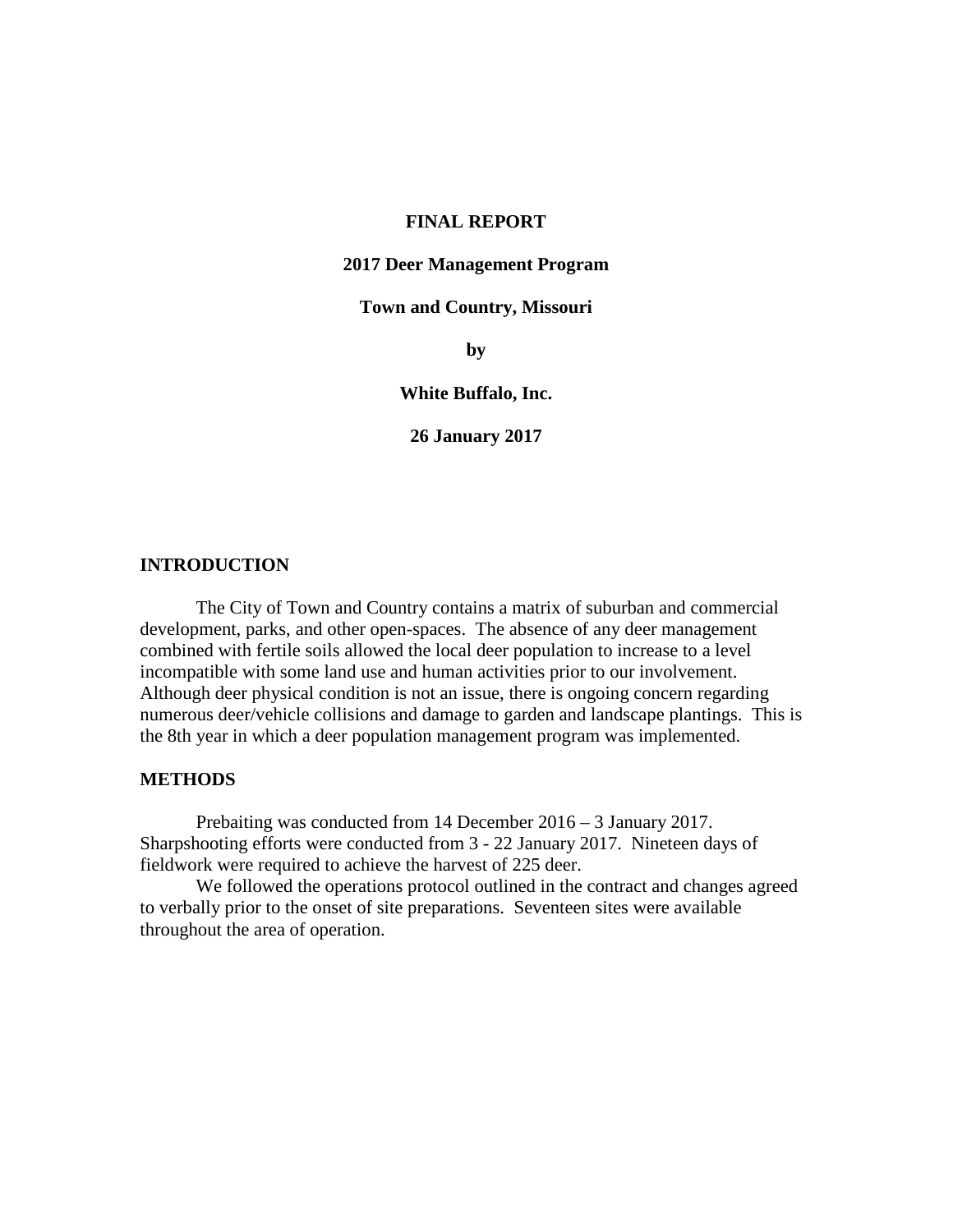#### **RESULTS**

The entire data set generated from harvested deer is represented in the spreadsheet entitled "City of Town and Country - Deer Harvest: 3-22 January 2017 (Appendix A). The overall harvest demographics are summarized in Table 1. Harvest by day is summarized in Table 2. Harvest breakdown based on Ward is summarized in Table 3. We expended 449.5 person-hours for the sharpshooting activities (225 deer harvested) resulting in 2.0 person-hours per deer harvested. This was nearly identical to the previous year's effort (2.09 person-hours per deer).

**Table 1.** Sex and age class of deer harvested in Town and Country, Missouri from 3-22 January 2017.

| AGE            | $#$ MALE $(\% )$ | # FEMALE $(% )$ | # COMBINED |
|----------------|------------------|-----------------|------------|
| Yearling/Adult | $89(40\%)*$      | 77(34%)         | 166 (74%)  |
| Fawns          | 35 (15%)         | $24(11\%$       | 59 (26%)   |
| Total          | 124 (55%)        | $101(45\%$      | 225 (100%) |

\*Thirteen adult males had shed their antlers

|             |                  |             | #                |         | #                       |             |                  |
|-------------|------------------|-------------|------------------|---------|-------------------------|-------------|------------------|
| <b>DATE</b> | <b>Harvested</b> | <b>DATE</b> | <b>Harvested</b> |         | <b>DATE</b>   Harvested | <b>DATE</b> | <b>Harvested</b> |
| 1/3/17      |                  | 1/8/17      | 24               | 1/13/17 |                         | 1/18/17     |                  |
| 1/4/17      | 13               | 1/9/17      | 14               | 1/14/17 | 14                      | 1/19/17     |                  |
| 1/5/17      | 24               | 1/10/17     | 10               | 1/15/17 | 4                       | 1/20/17     |                  |
| 1/6/17      |                  | 1/11/17     |                  | 1/16/17 |                         | 1/21/17     |                  |
| 1/7/17      | 17               | 1/12/17     |                  | 1/17/17 |                         | 1/22/17     |                  |

**Table 2.** Number of deer harvested by day during the 19 days of field operations.

**Table 3.** Deer harvest by Ward

|      | #                |
|------|------------------|
| Ward | <b>Harvested</b> |
|      | 26               |
|      | 95               |
|      | 50               |
|      |                  |

# **Pregnancy rates**

It was too early in pregnancy to identify and count fetuses.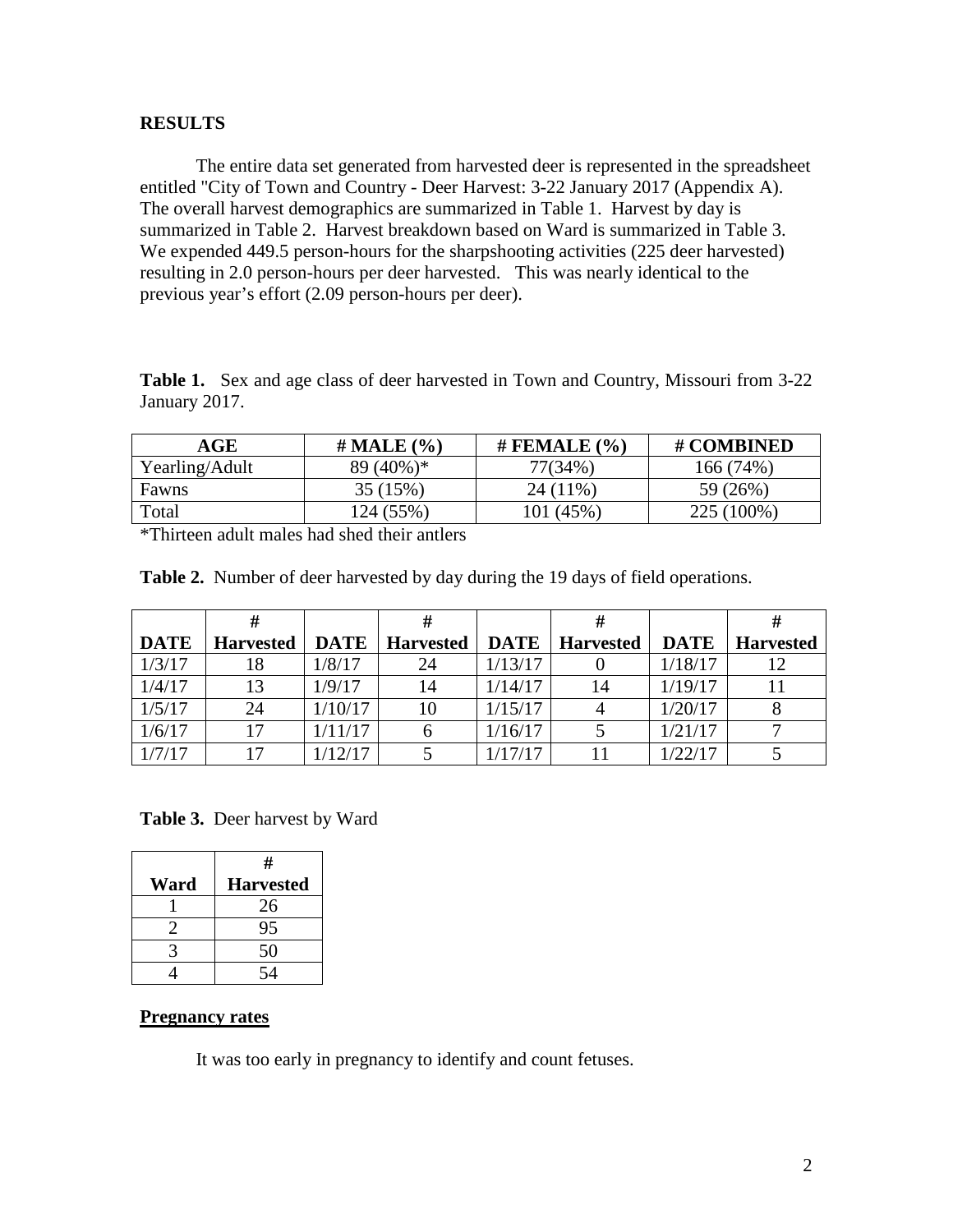### **Population estimates**

See attached population estimation report.

#### **DISCUSSION**

Seventeen sites were utilized as part of the 2017 Town and Country, MO deer management program. Two new sites were added to the property list to specifically address deer damage complaints by residence near Clayton and Ladue roads. Four sites were adjusted, in the same neighborhoods, to improve shooting locations. Two property owners who have historically cooperated in the program requested that we not work on their property in 2017 as the level of deer damage to their landscape plantings was reduced to a level where additional culling was not deemed necessary.

Ward 2 continued to produce the highest removal numbers accounting for 42% of the harvest, an increase of 2% over 2016. The harvest result in Ward 1 and 3 decreased to 12% and 22% respectively, from 17% and 29% the previous year. Ward 4 showed an increase in harvest success of 6%.

Harvest results from specific sites ranged from a high of 21 deer to a low of 4. Thirty-five percent of the sites had 15 or more deer culled and contributed 48% of the total. Two sites along Queeny Park, in Ward 3, contributed 40 deer to the total resulting in 18% of the harvest.

Harvest results were similar to 2016 levels and showed no decrease in operational efficiency. This indicates no diminishing returns in allocation of effort per deer harvested, at the current reduction level. We would expect to see effort per deer to increase substantially as the population level is reduced to goal density. As less deer are available more effort should be required to harvest them. Additionally, nearly all of the removal sites had significant deer activity at the completion of the 2017 program.

Weather conditions proved challenging for deer removal efforts during the 2017 project. A major ice storm, winds in excess of 40 mph, and significant temperature swings reduced some operational efficiency as deer behavior and our ability to access sites was interrupted. Dangerous ice conditions dictated we cancel one evening's operations.

Overall the program would benefit from the inclusion of access along Topping Road. During the distance sampling survey numerous deer were sighted along Topping Road and its intersecting streets which resulted in ~19% of the total observations. Additionally, access in the Manor Hill/Woodmark area would benefit the program. Numerous deer were observed in this area and are not being addressed at our sole access point along Thornhill Road.

One hundred eighty eight of the deer harvested were tagged and labeled for Chronic Wasting Disease (CWD) testing by Missouri Department of Conservation (MDC). This was part of a larger sampling effort by MDC to screen for the disease in areas proximate to the detection made previously in Franklin County.

We would like to thank the following individuals and organizations for assistance provided prior to and during the culling period; Gary Hoelzer, Tom Thousand, Gene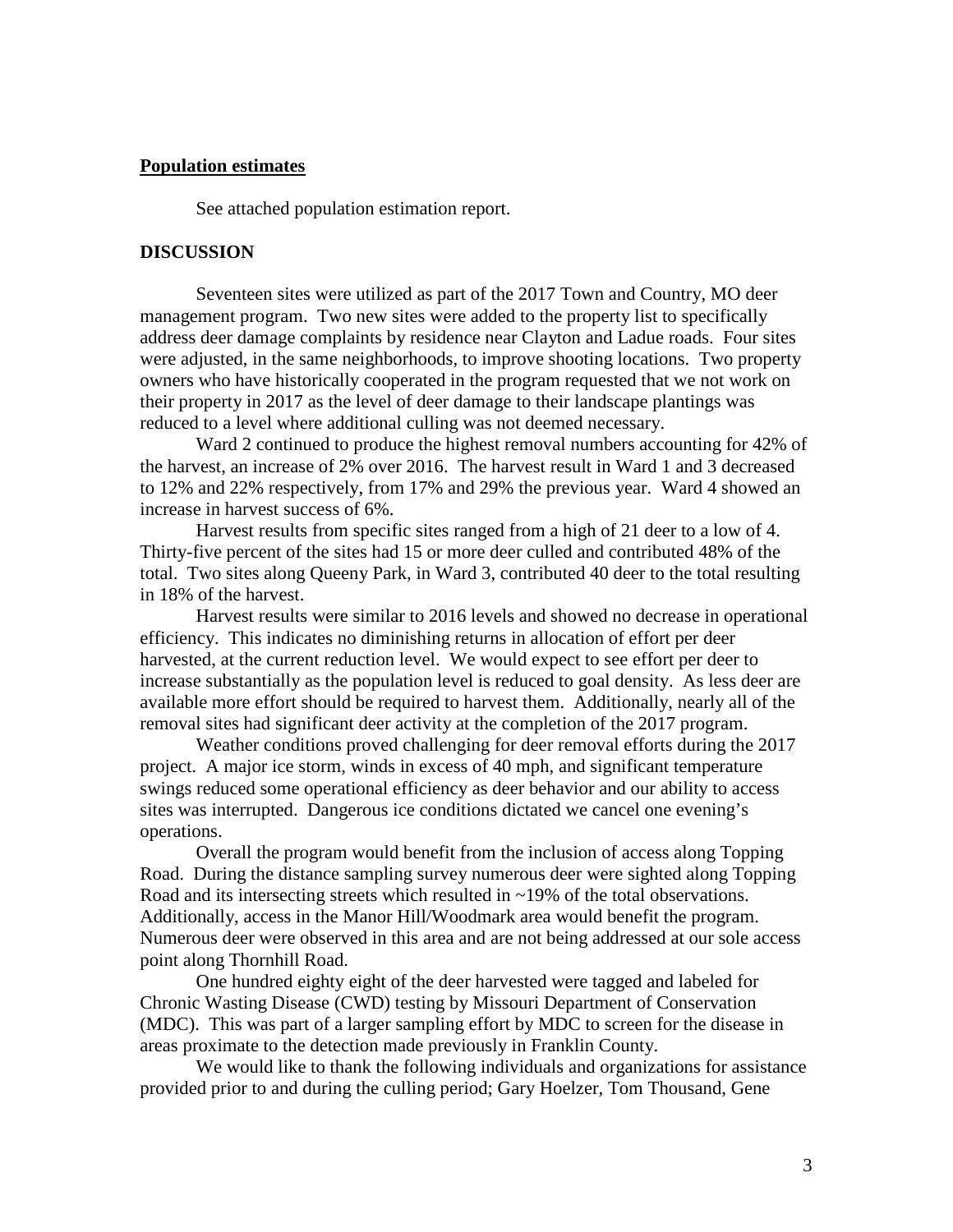Russo, Ed Hoebin, Tim Randick, Fred Meyland-Smith, Lynn Wright, Erin Shank (Missouri Department of Conservation), all the cooperating homeowners and John's Butcher Shop (venison processing for charitable donation).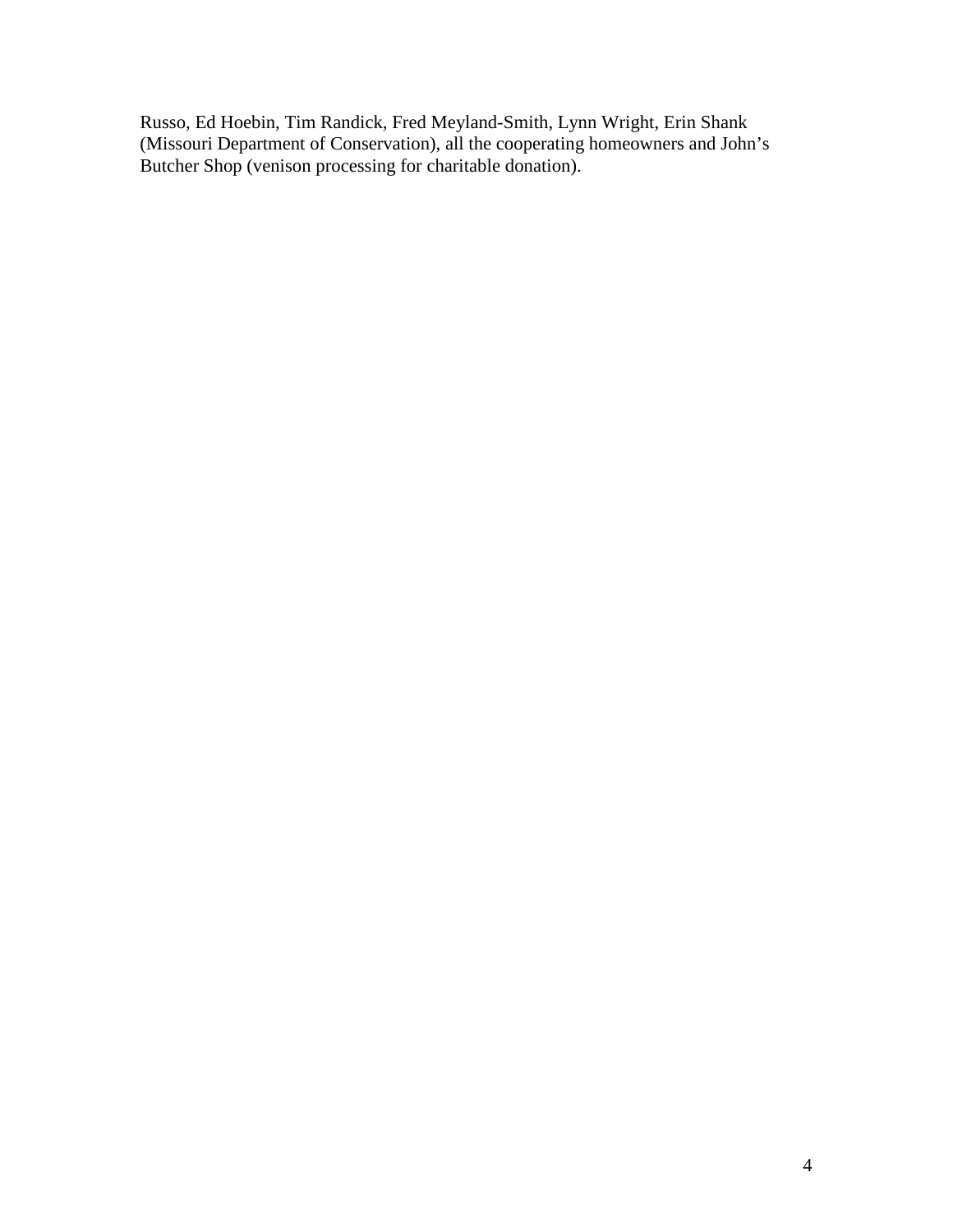# **Appendix A**

| <b>DATE</b> | <b>HARVEST#</b>         | <b>CWD TAG#</b> | <b>SEX</b>  | <b>AGE</b> | <b>Street Address</b> |
|-------------|-------------------------|-----------------|-------------|------------|-----------------------|
| 1/3/17      | $\mathbf{1}$            | 41              | M           | 4.5        | Muirfield             |
| 1/3/17      | $\overline{2}$          | 42              | M           | 6.5        | Muirfield             |
| 1/3/17      | 3                       | 43              | M           | 1.5        | Muirfield             |
| 1/3/17      | $\overline{\mathbf{4}}$ |                 | М           | 0.5        | Muirfield             |
| 1/3/17      | 5                       | 46              | M           | 2.5        | Muirfield             |
| 1/3/17      | 6                       | 48              | F           | 3.5        | Muirfield             |
| 1/3/17      | $\overline{7}$          | 49              | M           | 1.5        | Muirfield             |
| 1/3/17      | 8                       | 50              | M           | 5.5        | Muirfield             |
| 1/3/17      | 9                       | 36              | M           | 6.5        | Conway Hill           |
| 1/3/17      | 10                      | 37              | M           | 1.5        | Conway Hill           |
| 1/3/17      | 11                      | 38              | M           | 1.5        | Conway Hill           |
| 1/3/17      | 12                      | 39              | M           | $1.5$      | Conway Hill           |
| 1/3/17      | 13                      | $\mathbf{1}$    | M           | 3.5        | Mason                 |
| 1/3/17      | 14                      | $\overline{c}$  | M           | 3.5        | Mason                 |
|             | 15                      | 3               | F           | 4.5        |                       |
| 1/3/17      |                         |                 | F           | 2.5        | Mason                 |
| 1/3/17      | 16                      | 4               |             |            | Mason                 |
| 1/3/17      | 17                      | 5               | M           | 2.5        | Mason                 |
| 1/3/17      | 18                      | 6               | $\mathsf F$ | 3.5        | Mason                 |
| 1/4/17      | 19                      | 34              | M           | 1.5        | Tecumseh              |

# **City of Town and Country – Deer Harvest: 3-22 January 2017**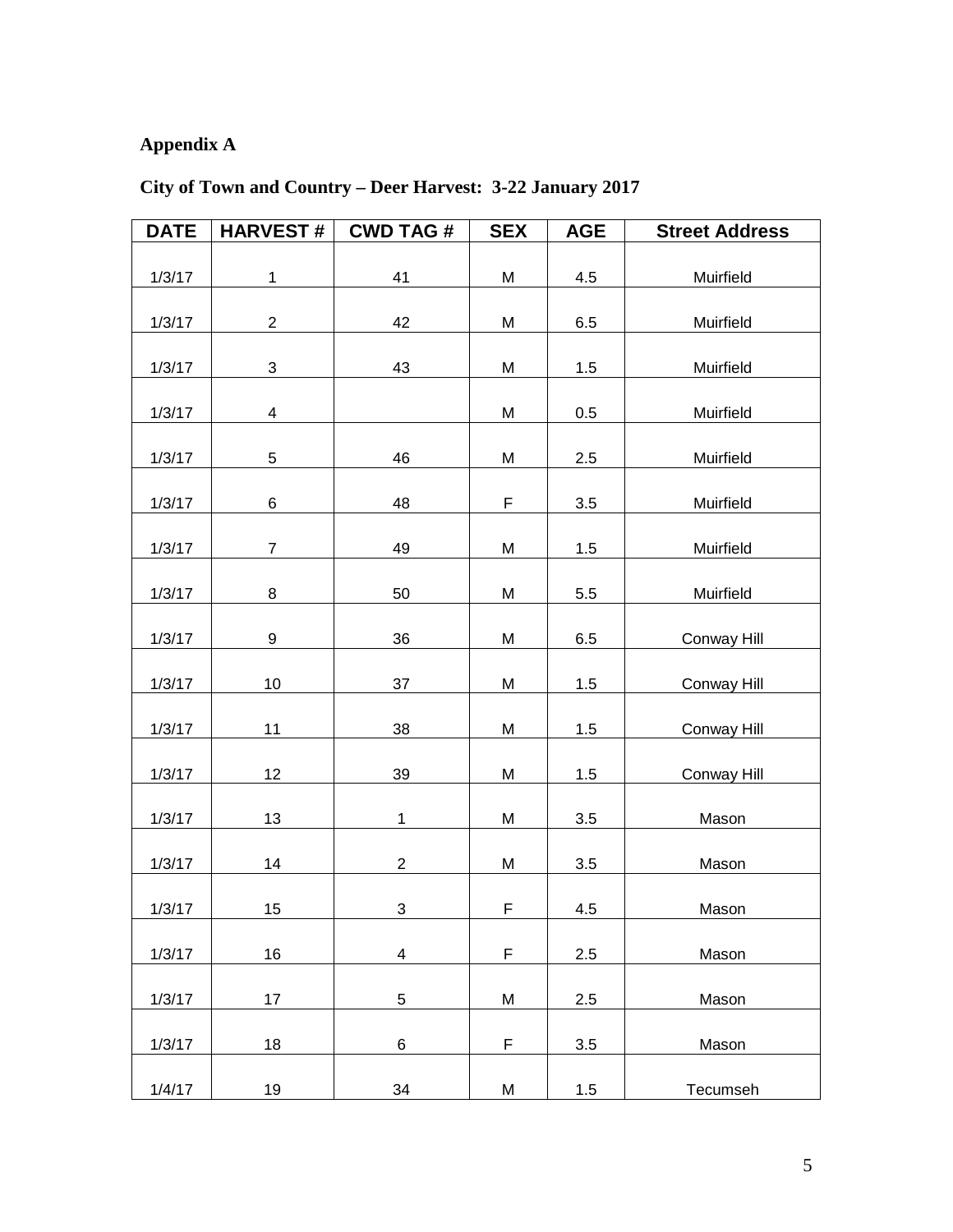| 1/4/17 | 20 | 35             | M | 1.5 | Tecumseh                    |
|--------|----|----------------|---|-----|-----------------------------|
| 1/4/17 | 21 |                | M | 0.5 | Tecumseh                    |
| 1/4/17 | 22 | 33             | F | 1.5 | Tecumseh                    |
|        |    |                |   |     |                             |
| 1/4/17 | 23 | 40             | M | 2.5 | Tecumseh                    |
| 1/4/17 | 24 | 45             | M | 4.5 | Horton                      |
| 1/4/17 | 25 | 47             | M | 1.5 | Horton                      |
| 1/4/17 | 26 | 51             | M | 1.5 | Horton                      |
|        |    |                |   |     |                             |
| 1/4/17 | 27 | 52             | M | 1.5 | Horton                      |
| 1/4/17 | 28 | 53             | M | 2.5 | Horton                      |
| 1/4/17 | 29 | 54             | M | 6.5 | Horton                      |
|        |    |                |   |     |                             |
| 1/4/17 | 30 | 55             | M | 3.5 | Horton                      |
| 1/4/17 | 31 | $\overline{7}$ | M | 3.5 | Old Colony                  |
| 1/5/17 | 32 | 31             | M | 4.5 | <b>Bellerive CC Grounds</b> |
| 1/5/17 | 33 | 32             | M | 1.5 | <b>Bellerive CC Grounds</b> |
| 1/5/17 | 34 |                | M | 0.5 | <b>Bellerive CC Grounds</b> |
|        |    |                |   |     |                             |
| 1/5/17 | 35 | 21             | F | 1.5 | <b>Bellerive CC Grounds</b> |
| 1/5/17 | 36 | 28             | M | 2.5 | <b>Bellerive CC Grounds</b> |
| 1/5/17 | 37 | 29             | M | 1.5 | <b>Bellerive CC Grounds</b> |
| 1/5/17 | 38 |                | M | 0.5 | <b>Bellerive CC Grounds</b> |
| 1/5/17 | 39 | 22             | F | 1.5 | <b>Bellerive CC Grounds</b> |
|        |    |                |   |     |                             |
| 1/5/17 | 40 | 30             | M | 3.5 | <b>Bellerive CC Grounds</b> |
| 1/5/17 | 41 | 8              | M | 1.5 | Sellenrick                  |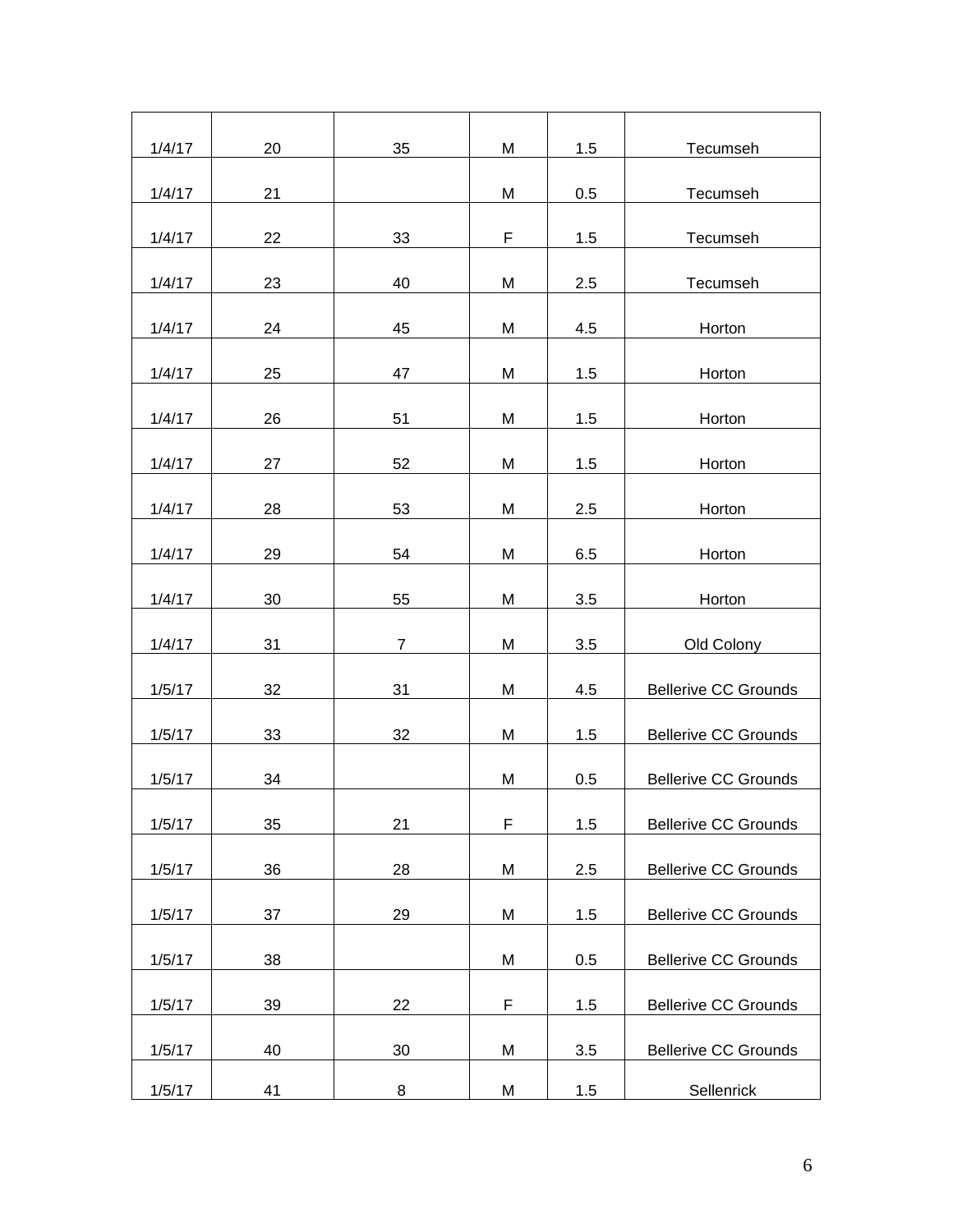|        |    |                  | M           |     |            |
|--------|----|------------------|-------------|-----|------------|
| 1/5/17 | 42 | $\boldsymbol{9}$ | (Shed)      | 1.5 | Sellenrick |
| 1/5/17 | 43 | 10               | F           | 1.5 | Sellenrick |
| 1/5/17 | 44 | 11               | F           | 3.5 | Sellenrick |
| 1/5/17 | 45 |                  | M           | 0.5 | Sellenrick |
| 1/5/17 | 46 |                  | F           | 0.5 | Sellenrick |
| 1/5/17 | 47 | 12               | F           | 1.5 | Sellenrick |
| 1/5/17 | 48 | 13               | $M$ (<3")   | 1.5 | Sellenrick |
| 1/5/17 | 49 | 56               | M           | 3.5 | Alsace     |
| 1/5/17 | 50 | 57               | M           | 1.5 | Alsace     |
| 1/5/17 | 51 | 58               | M           | 2.5 | Alsace     |
| 1/5/17 | 52 | 44               | M           | 3.5 | Alsace     |
| 1/5/17 | 53 | 59               | M           | 3.5 | Alsace     |
| 1/5/17 | 54 | 61               | M           | 2.5 | Alsace     |
| 1/5/17 | 55 | 62               | M           | 2.5 | Alsace     |
| 1/6/17 | 56 | 23               | M           | 1.5 | Dry Ridge  |
| 1/6/17 | 57 | 25               | $\mathsf F$ | 1.5 | Dry Ridge  |
| 1/6/17 | 58 | 14               | M           | 1.5 | Thornfield |
| 1/6/17 | 59 | 18               | F           | 4.5 | Thornfield |
| 1/6/17 | 60 | 20               | F           | 2.5 | Thornfield |
| 1/6/17 | 61 | 63               | M           | 4.5 | Glaizeview |
| 1/6/17 | 62 | 64               | M           | 3.5 | Glaizeview |
| 1/6/17 | 63 | 65               | M           | 1.5 | Glaizeview |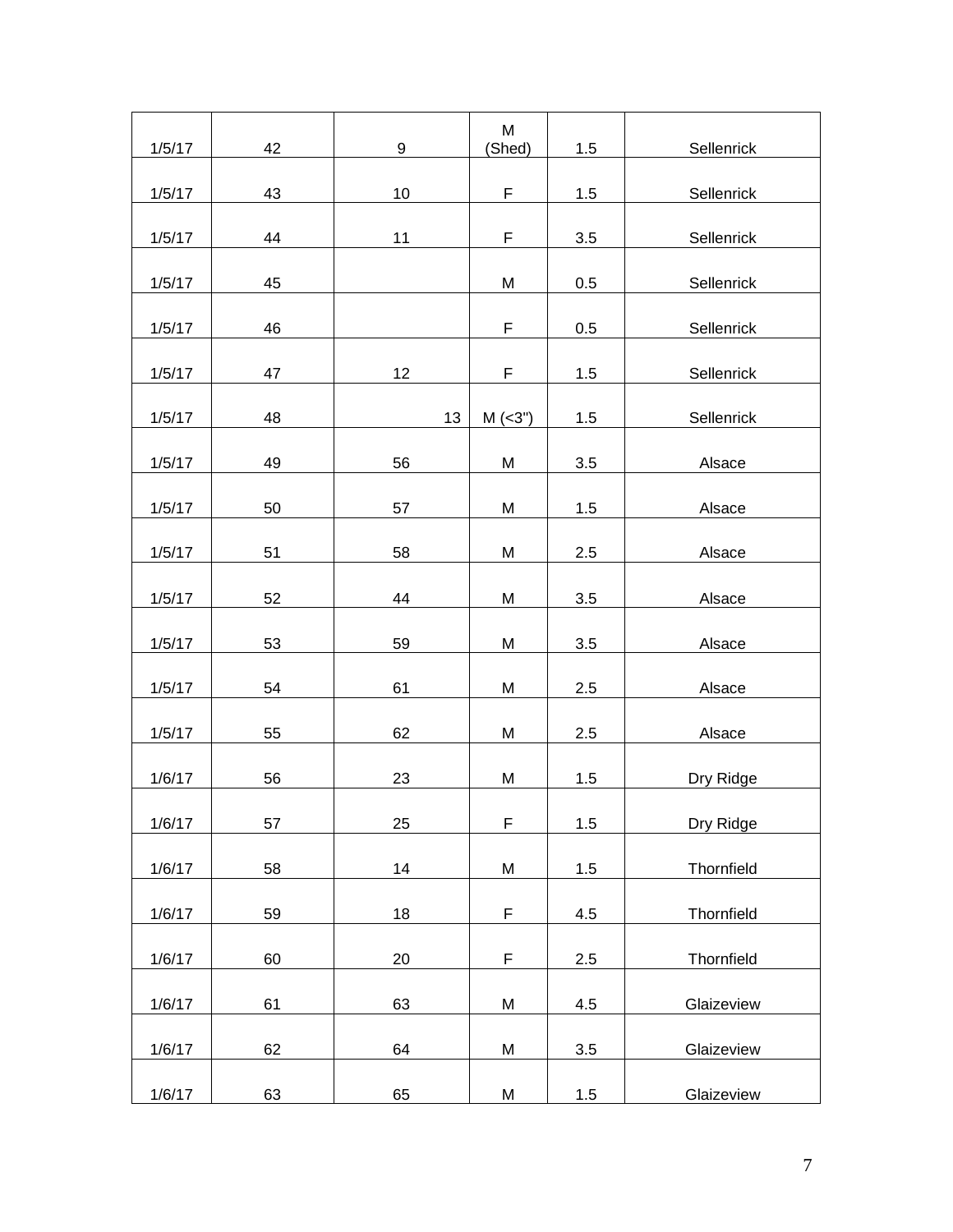| 1/6/17 | 64 | 68  | M           | 2.5 | Glaizeview                  |
|--------|----|-----|-------------|-----|-----------------------------|
| 1/6/17 | 65 | 69  | F           | 4.5 | Glaizeview                  |
| 1/6/17 | 66 |     | M           | 0.5 | Glaizeview                  |
| 1/6/17 | 67 | 60  | M(Shed)     | 4.5 | Glaizeview                  |
| 1/6/17 | 68 | 66  | M           | 6.5 | Glaizeview                  |
| 1/6/17 | 69 | 67  | M           | 1.5 | Glaizeview                  |
| 1/6/17 | 70 | 70  | M           | 1.5 | Glaizeview                  |
| 1/6/17 | 71 |     | M           | 0.5 | Glaizeview                  |
| 1/6/17 | 72 |     | $\mathsf F$ | 0.5 | Glaizeview                  |
| 1/7/17 | 73 | 98  | F           | 4.5 | <b>Bellerive CC Grounds</b> |
|        |    |     |             |     |                             |
| 1/7/17 | 74 | 100 | F           | 4.5 | <b>Bellerive CC Grounds</b> |
| 1/7/17 | 75 | 90  | F           | 1.5 | Muirfield                   |
| 1/7/17 | 76 | 88  | $\mathsf F$ | 2.5 | Muirfield                   |
| 1/7/17 | 77 |     | F           | 0.5 | Muirfield                   |
| 1/7/17 | 78 |     | M           | 0.5 | Muirfield                   |
| 1/7/17 | 79 |     | M           | 0.5 | Muirfield                   |
| 1/7/17 | 80 | 15  | M           | 4.5 | <b>Barrett Station</b>      |
| 1/7/17 | 81 | 16  | F           | 3.5 | <b>Barrett Station</b>      |
| 1/7/17 | 82 | 17  | F           | 2.5 | <b>Barrett Station</b>      |
| 1/7/17 | 83 | 19  | F           | 1.5 | <b>Barrett Station</b>      |
| 1/7/17 | 84 |     | F           | 0.5 | <b>Barrett Station</b>      |
| 1/7/17 | 85 | 71  | M           | 4.5 | <b>Barrett Station</b>      |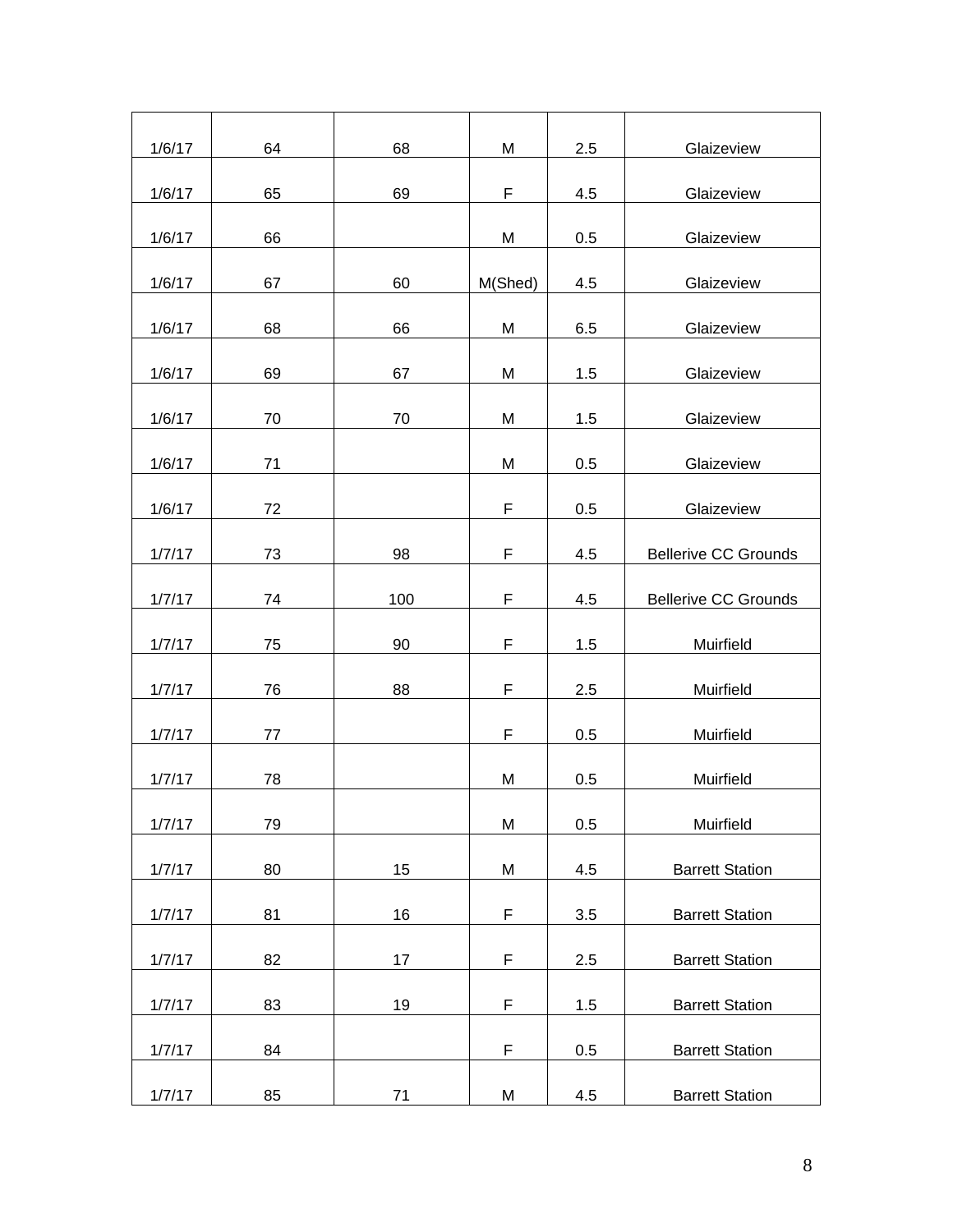| 1/7/17 | 86  | 72      | M           | 2.5 | <b>Barrett Station</b> |
|--------|-----|---------|-------------|-----|------------------------|
| 1/7/17 | 87  | 73      | F           | 1.5 | <b>Barrett Station</b> |
| 1/7/17 | 88  | 74      | F           | 3.5 | <b>Barrett Station</b> |
| 1/7/17 | 89  | 75      | F           | 4.5 | <b>Barrett Station</b> |
|        |     |         |             |     |                        |
| 1/8/17 | 90  | 80      | M(Shed)     | 2.5 | Clayton                |
| 1/8/17 | 91  | 79      | M(Shed)     | 2.5 | Clayton                |
| 1/8/17 | 92  | 78      | M(Shed)     | 2.5 | Clayton                |
| 1/8/17 | 93  | $77 \,$ | F           | 1.5 | Clayton                |
| 1/8/17 | 94  | 81      | M(Shed)     | 2.5 | Featherstone           |
| 1/8/17 | 95  | 83      | M(Shed)     | 3.5 | Featherstone           |
| 1/8/17 | 96  | 82      | F           | 3.5 | Featherstone           |
| 1/8/17 | 97  |         | F           | 0.5 | Featherstone           |
| 1/8/17 | 98  |         | F           | 0.5 | Featherstone           |
| 1/8/17 | 99  | 85      | M(Shed)     |     | Featherstone           |
| 1/8/17 | 100 | 89      | F           | 6.5 | Featherstone           |
| 1/8/17 | 101 |         | $\mathsf F$ | 0.5 | Weidman                |
| 1/8/17 | 102 | 95      | F           | 4.5 | Weidman                |
| 1/8/17 | 103 |         | M           | 0.5 | Weidman                |
|        |     |         |             |     |                        |
| 1/8/17 | 104 | 94      | F           | 3.5 | Weidman                |
| 1/8/17 | 105 | 24      | M           | 2.5 | Weidman                |
| 1/8/17 | 106 | 93      | M           | 2.5 | Weidman                |
| 1/8/17 | 107 | 92      | M           |     | Weidman                |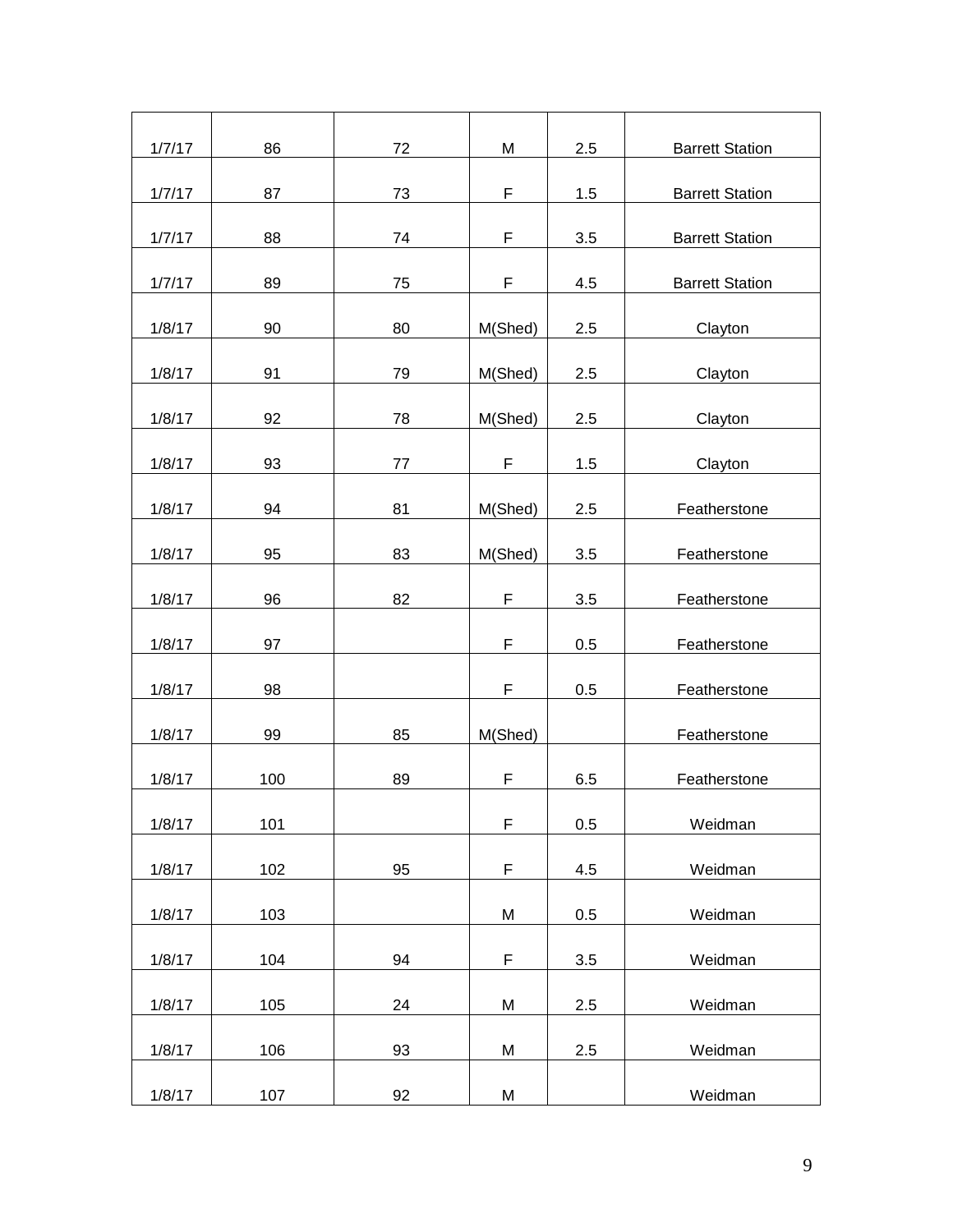| 1/8/17             | 108        | 91  | M                | 1.5        | Weidman                  |
|--------------------|------------|-----|------------------|------------|--------------------------|
| 1/8/17             | 109        |     | M                | 0.5        | Weidman                  |
| 1/8/17             | 110        |     | F                | 0.5        | Weidman                  |
| 1/8/17             | 111        | 27  | F                | 4.5        | Weidman                  |
| 1/8/17             | 112        | 26  | M                | 1.5        | Weidman                  |
| 1/8/17             | 113        | 96  | M                | 3.5        | Weidman                  |
| 1/9/16             | 114        | 99  | $\mathsf F$      | 2.5        | Dry Ridge                |
| 1/9/16             | 115        |     | F                | 0.5        | Dry Ridge                |
| 1/9/16             | 116        | 97  | M                | 1.5        | Dry Ridge                |
| 1/9/16             | 117        | 124 | M                | 2.5        | Dry Ridge                |
| 1/9/16             | 118        | 122 | M                | 4.5        | Dry Ridge                |
| 1/9/16             | 119        | 111 | M                | 1.5        | Dry Ridge                |
| 1/9/16             | 120        | 107 | M                | 3.5        | South Outer 40/Mason     |
| 1/9/16             | 121        | 108 | F                | 3.5        | South Outer 40/Mason     |
| 1/9/16             | 122        | 109 | M                | 1.5        | South Outer 40/Mason     |
| 1/9/16             | 123        | 110 | M                | 8.5        | South Outer 40/Mason     |
| 1/9/16             | 124        | 106 | Μ                |            | South Outer 40/Mason     |
| 1/9/16             | 125        | 76  | M                | 3.5        | South Outer 40/Mason     |
| 1/9/16             | 126        | 87  | $\mathsf F$      | 4.5        | Thornfield               |
| 1/9/16             | 127        |     | F                | 0.5        | Thornfield               |
|                    |            |     |                  |            |                          |
| 1/10/17<br>1/10/17 | 128<br>129 | 84  | F<br>$\mathsf F$ | 5.5<br>0.5 | Glaizeview<br>Glaizeview |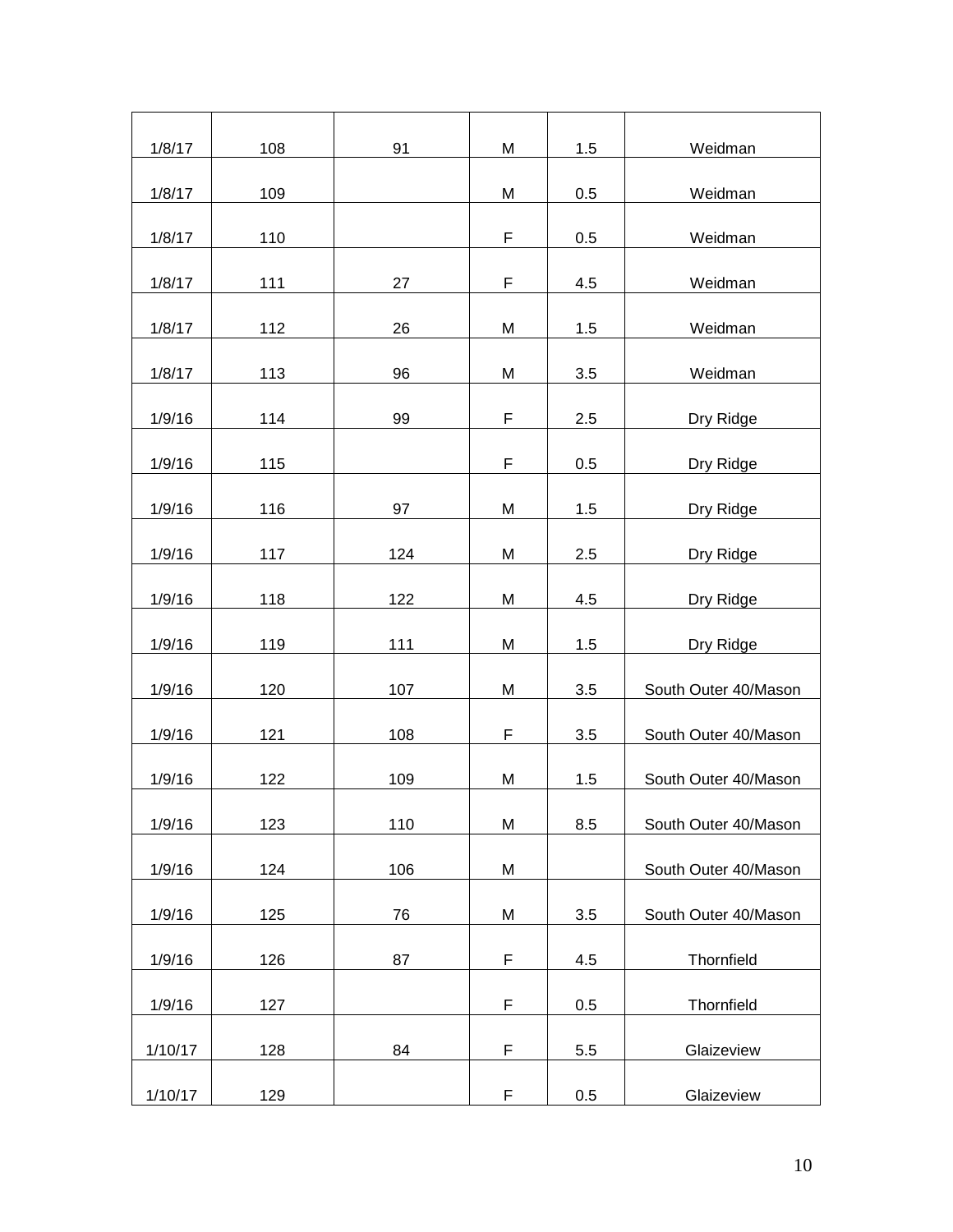| 1/10/17 | 130 | 86  | F       | 6.5 | Glaizeview           |
|---------|-----|-----|---------|-----|----------------------|
| 1/10/17 | 131 |     | M       | 0.5 | Glaizeview           |
| 1/10/17 | 132 |     | M       | 0.5 | Glaizeview           |
| 1/10/17 | 133 | 113 | M(Shed) | 1.5 | Mason                |
| 1/10/17 | 134 | 112 | F       | 3.5 | Mason                |
| 1/10/17 | 135 |     | M       | 0.5 | Mason                |
| 1/10/17 | 136 | 114 | F       | 3.5 | Mason                |
| 1/10/17 | 137 | 115 | F       | 2.5 | Mason                |
| 1/11/17 | 138 | 121 | F       | 2.5 | Weidman              |
| 1/11/17 | 139 |     | F       | 0.5 | Weidman              |
| 1/11/17 | 140 |     | F       | 0.5 | Weidman              |
| 1/11/17 | 141 | 123 | F       |     | Weidman              |
| 1/11/17 | 142 | 136 | M       | 4.5 | Tecumseh             |
| 1/11/17 | 143 | 137 | M(Shed) | 8.5 | Tecumseh             |
| 1/12/17 | 144 | 127 | F       | 6.5 | Old Colony           |
| 1/12/17 | 145 | 128 | F       | 2.5 | Old Colony           |
| 1/12/17 | 146 | 139 | F       | 3.5 | Old Colony           |
| 1/12/17 | 147 | 101 | F       | 1.5 | South Outer 40/Mason |
| 1/12/17 | 148 | 125 | F       | 3.5 | South Outer 40/Mason |
| 1/14/17 | 149 | 129 | F       | 1.5 | Horton               |
| 1/14/17 | 150 |     | M       | 0.5 | Horton               |
| 1/14/17 | 151 |     | M       | 0.5 | Horton               |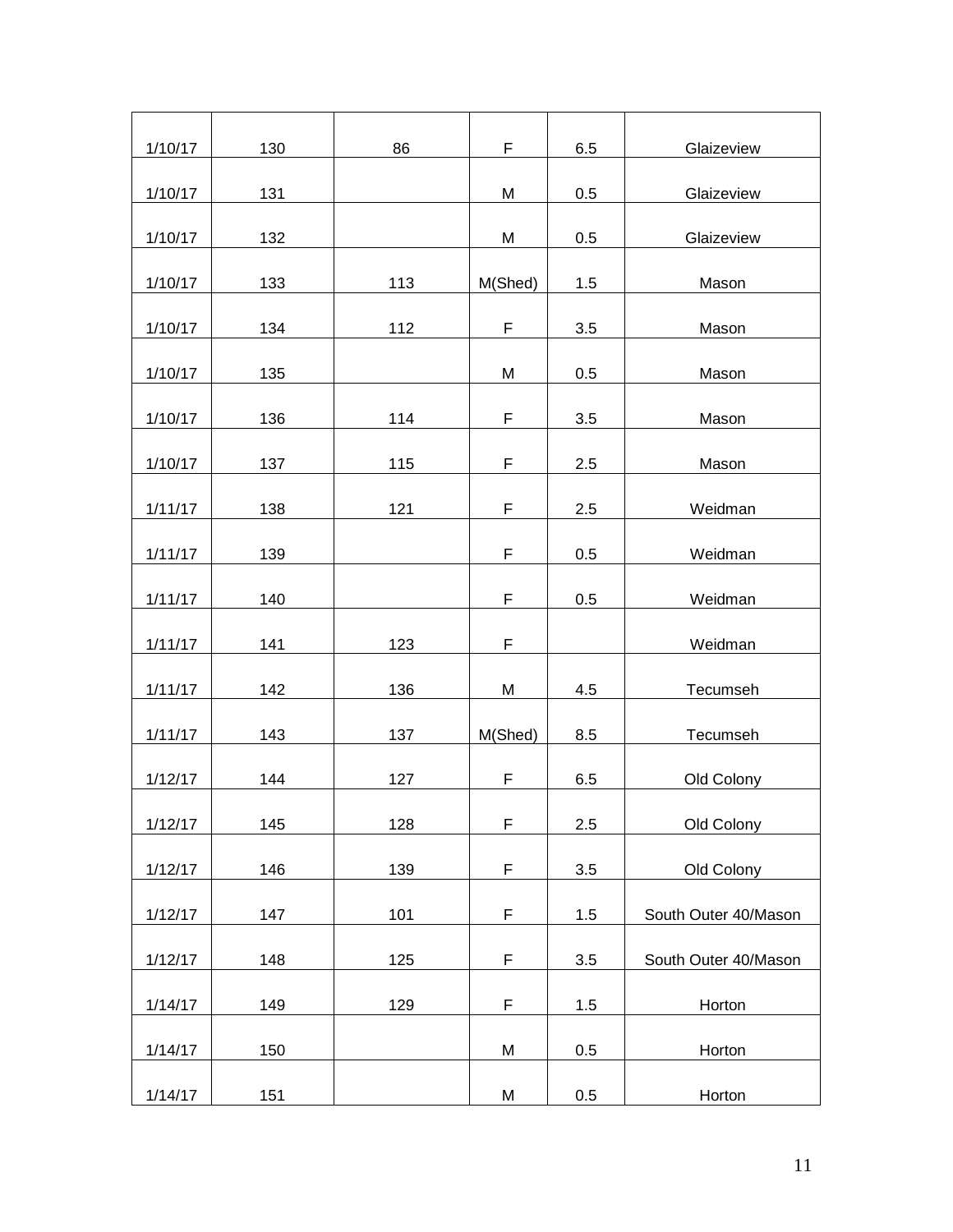| 1/14/17 | 152 | 126 | F           | 6.5 | Horton     |
|---------|-----|-----|-------------|-----|------------|
| 1/14/17 | 153 |     | M           | 0.5 | Horton     |
| 1/14/17 | 154 |     | $\mathsf F$ | 0.5 | Horton     |
| 1/14/17 | 155 |     | M           | 0.5 | Horton     |
| 1/14/17 | 156 | 102 | $\mathsf F$ | 2.5 | Clayton    |
| 1/14/17 | 157 | 103 | M           | 2.5 | Clayton    |
| 1/14/17 | 158 | 104 | F           | 3.5 | Clayton    |
| 1/14/17 | 159 |     | M           | 0.5 | Clayton    |
| 1/14/17 | 160 |     | $\mathsf F$ | 0.5 | Clayton    |
| 1/14/17 | 161 |     | F           | 0.5 | Clayton    |
|         |     |     |             |     |            |
| 1/14/17 | 162 |     | M           | 0.5 | Clayton    |
| 1/15/17 | 163 |     | F           | 0.5 | Glaizeview |
| 1/15/17 | 164 | 138 | $\mathsf F$ | 1.5 | Glaizeview |
| 1/15/17 | 165 |     | M           | 0.5 | Glaizeview |
| 1/15/17 | 166 | 130 | F           | 2.5 | Glaizeview |
| 1/16/17 | 167 | 105 | F           | 2.5 | Weidman    |
| 1/16/17 | 168 |     | M           | 0.5 | Weidman    |
| 1/16/17 | 169 | 140 | $\mathsf F$ | 2.5 | Thornfield |
| 1/16/17 | 170 |     | M           | 0.5 | Thornfield |
| 1/16/17 | 171 |     | M           | 0.5 | Thornfield |
| 1/17/17 | 172 | 131 | $\mathsf F$ | 2.5 | Old Colony |
| 1/17/17 | 173 | 132 | M           | 2.5 | Old Colony |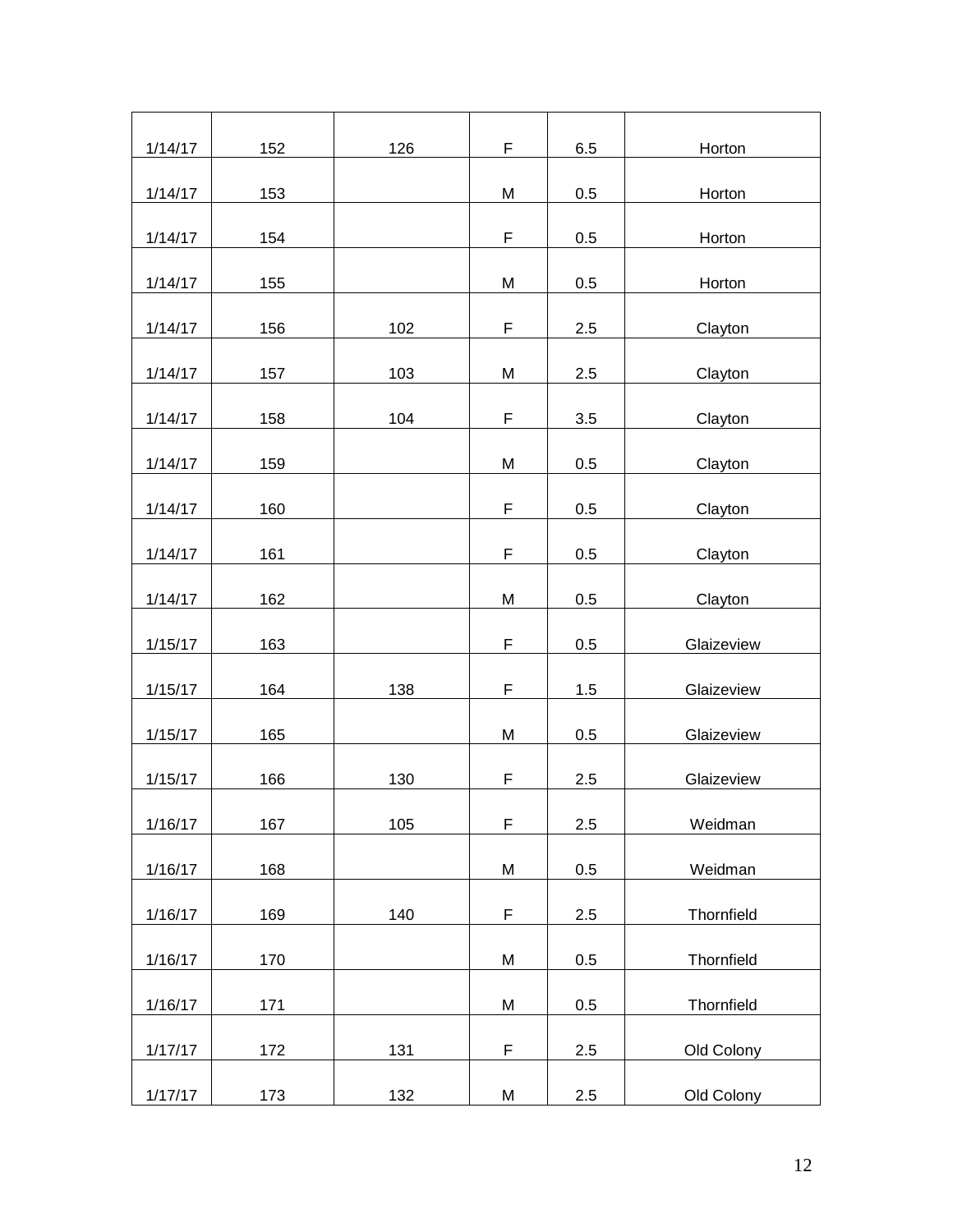| 1/17/17 | 174 | 133 | F       | 1.5 | Old Colony             |
|---------|-----|-----|---------|-----|------------------------|
| 1/17/17 | 175 | 134 | F       | 3.5 | Old Colony             |
| 1/17/17 | 176 |     | F       | 0.5 | Old Colony             |
| 1/17/17 | 177 |     | M       | 0.5 | Old Colony             |
| 1/17/17 | 178 | 116 | F       | 2.5 | South Outer 40/Mason   |
| 1/17/17 | 179 | 117 | M(Shed) | 2.5 | South Outer 40/Mason   |
| 1/17/17 | 180 |     | M       | 0.5 | South Outer 40/Mason   |
| 1/17/17 | 181 |     | M       | 0.5 | South Outer 40/Mason   |
| 1/17/17 | 182 | 118 | F       | 2.5 | South Outer 40/Mason   |
| 1/18/17 | 183 | 135 | F       | 2.5 | Muirfield              |
| 1/18/17 | 184 | 141 | F       | 2.5 | Muirfield              |
| 1/18/17 | 185 |     | M       | 0.5 | Muirfield              |
| 1/18/17 | 186 | 142 | M(Shed) | 3.5 | Muirfield              |
| 1/18/17 | 187 |     | F       | 0.5 | Muirfield              |
| 1/18/17 | 188 | 143 | M       | 4.5 | Muirfield              |
| 1/18/17 | 189 | 119 | M       |     | <b>Barrett Station</b> |
| 1/18/17 | 190 | 120 | M       | 3.5 | <b>Barrett Station</b> |
| 1/18/17 | 191 | 146 | M       | 2.5 | <b>Barrett Station</b> |
| 1/18/17 | 192 | 147 | F       | 2.5 | <b>Barrett Station</b> |
| 1/18/17 | 193 |     | M       | 0.5 | <b>Barrett Station</b> |
|         |     |     |         |     |                        |
| 1/18/17 | 194 |     | M       | 0.5 | <b>Barrett Station</b> |
| 1/19/17 | 195 |     | M       | 0.5 | Tecumseh               |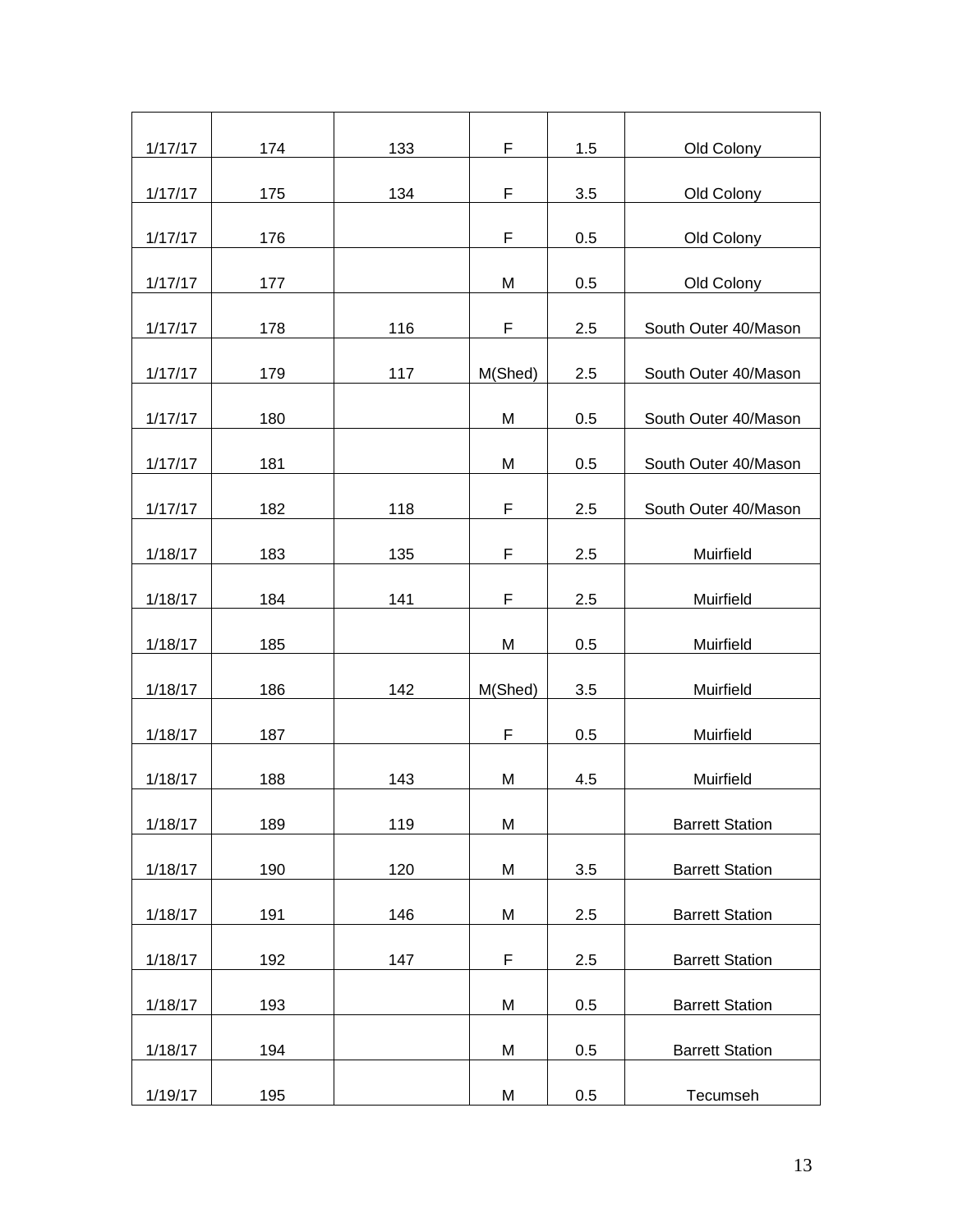| 1/19/17 | 196 |     | M | 0.5 | Tecumseh     |
|---------|-----|-----|---|-----|--------------|
| 1/19/17 | 197 | 144 | F | 4.5 | Tecumseh     |
|         |     |     |   |     |              |
| 1/19/17 | 198 |     | M | 0.5 | Tecumseh     |
| 1/19/17 | 199 |     | M | 0.5 | Tecumseh     |
|         |     |     |   |     |              |
| 1/19/17 | 200 |     | F | 0.5 | Tecumseh     |
| 1/19/17 | 201 | 161 | F | 2.5 | Tecumseh     |
| 1/19/17 | 202 | 162 | F | 2.5 | Tecumseh     |
|         |     |     |   |     |              |
| 1/19/17 | 203 | 145 | M | 2.5 | Tecumseh     |
| 1/19/17 | 204 | 148 | M | 2.5 | Mason        |
|         |     |     |   |     |              |
| 1/19/17 | 205 |     | F | 0.5 | Mason        |
| 1/20/17 | 206 | 163 | F | 3.5 | Featherstone |
| 1/20/17 | 207 | 164 | F | 6.5 | Featherstone |
|         |     |     |   |     |              |
| 1/20/17 | 208 |     | M | 0.5 | Featherstone |
| 1/20/17 | 209 | 149 | F |     | Dry Ridge    |
| 1/20/17 | 210 | 150 | F | 1.5 | Dry Ridge    |
|         |     |     |   |     |              |
| 1/20/17 | 211 | 151 | M | 1.5 | Dry Ridge    |
| 1/20/17 | 212 | 152 | F | 2.5 | Dry Ridge    |
|         |     |     |   |     |              |
| 1/20/17 | 213 | 153 | F | 2.5 | Dry Ridge    |
| 1/21/17 | 214 | 165 | F | 1.5 | Alsace       |
| 1/21/17 | 215 | 171 | F | 1.5 | Alsace       |
|         |     |     |   |     |              |
| 1/21/17 | 216 |     | F | 0.5 | Alsace       |
| 1/21/17 | 217 | 153 | M | 1.5 | Horton       |